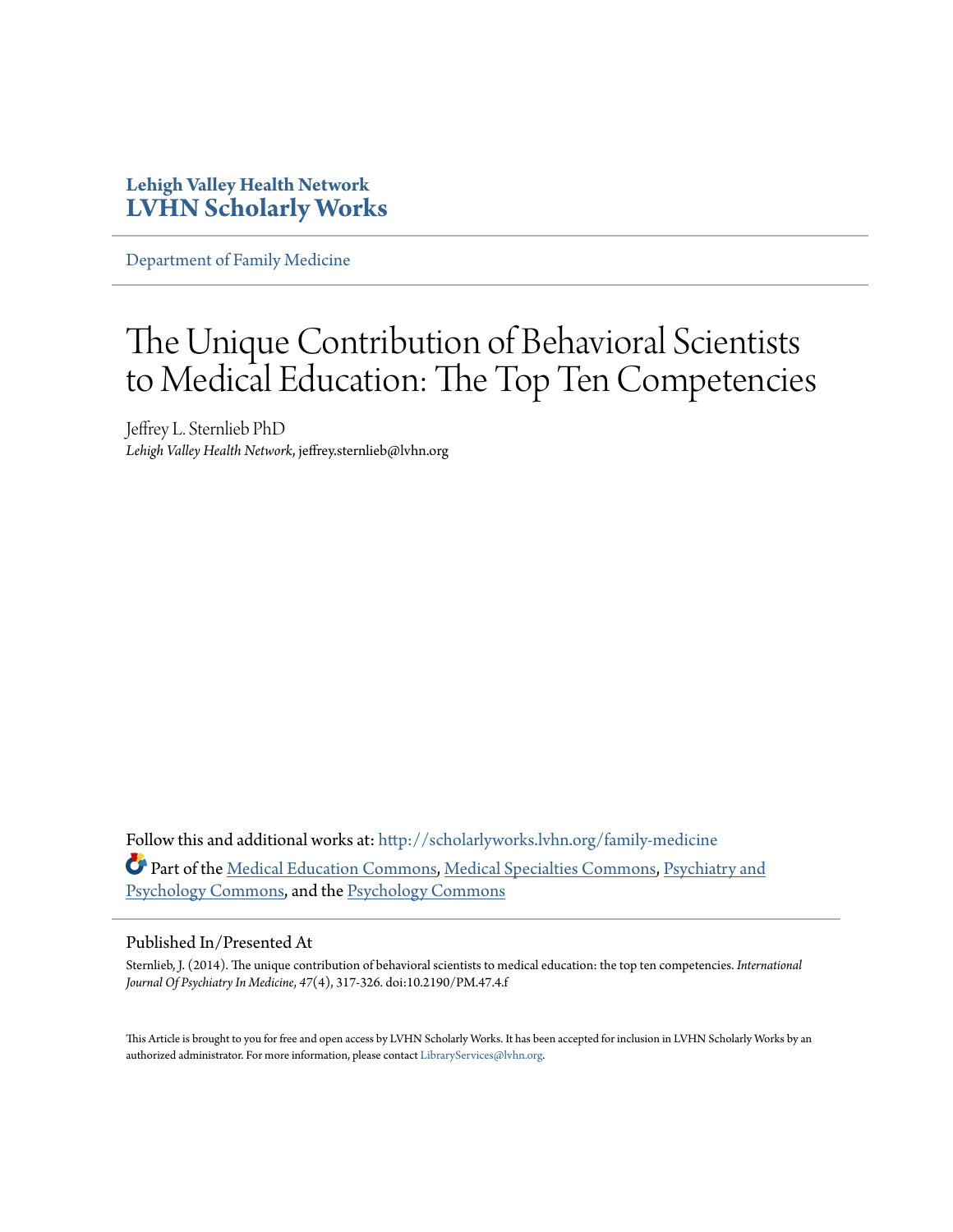INT'L. J. PSYCHIATRY IN MEDICINE, Vol. 47(4) 317-326, 2014

# **THE UNIQUE CONTRIBUTION OF BEHAVIORAL SCIENTISTS TO MEDICAL EDUCATION: THE TOP TEN COMPETENCIES\***

#### **JEFFREY L. STERNLIEB, PHD**

*Lehigh Valley Health Network, Allentown, Pennsylvania*

#### **ABSTRACT**

Understandably, the focus of most physicians is primarily on the biomedical—What is this disease or injury? Behavioral scientists from various disciplines in medical education generally have a broader approach—Who is this person with these symptoms and what is their story? Since behavioral scientists are often alone among U.S. residency faculty, physicians may fail to recognize the value of their approach to medical resident training. This review identifies and describes the top areas of expertise that behavioral scientists bring to medical education and how their training prepares them to think differently than other medical educators. In the course of identifying each competency, this review will emphasize the ways in which their skills and techniques are the origin of subtle impact in their teaching encounters, explore ways of targeting that impact, and discuss examples of this impact. (*Int'l. J. Psychiatry in Medicine* 2014;47:317-326)

**Key Words**: medical education, residency education, behavioral scientist identity, behavioral science tools, behavioral science strategies, biopsychosocial model

\*Based on a presentation given at The 34th Forum for Behavioral Science in Family Medicine, Chicago, IL, September 19-22, 2013.

317

 $©$  2014, Baywood Publishing Co., Inc. doi: http://dx.doi.org/10.2190/PM.47.4.f http://baywood.com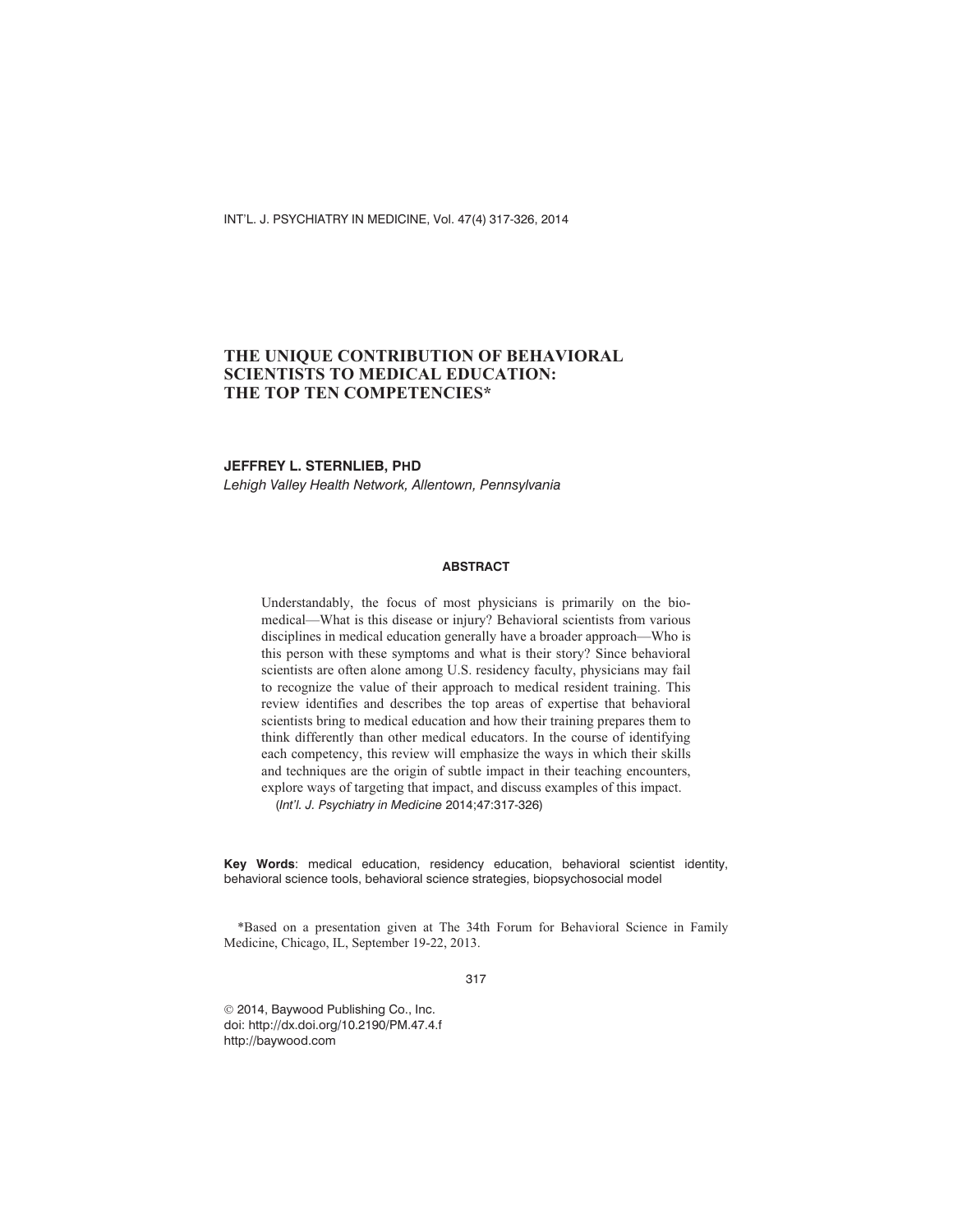# **INTRODUCTION**

By virtue of their training and orientation, behavioral scientists from any discipline (medicine, psychology, psychiatry, social work, nursing, communication, anthropology, etc.) think differently than many family physician educators. By definition, a behavioral science educator is any provider who has training in the behavioral sciences and uses a biopsychosocial approach to patient care. Too often, physicians (and others) who use a biopsychosocial approach take their unique contribution for granted—*". . . that's just the way we think."* For many behavioral scientists, this uniqueness may be undervalued. Additionally, many medical trainees are primarily anxious about their ability to master sufficient medical knowledge and skills to perform adequately after graduation. The subtleties of physician-patient relationships and self-awareness can become secondary to proper diagnosis and treatment recommendations. A true biopsychosocial approach thus becomes a casualty.

While medical knowledge is regularly updated, everything residents learn about relationships with patients and about themselves is relevant the rest of their careers. This is the importance of the behavioral scientist's contribution during residency training. This is in marked contrast to the European-influenced medical education culture that emphasizes psychosomatic medicine in training and regular Balint groups throughout training and practice.

# **GOALS AND OBJECTIVES**

In most U.S. residencies, behavioral scientists typically have little support in achieving their aims. Usually, one faculty is responsible to structure and deliver the behavioral science curriculum. Although the behavioral scientist may have a number of allies, being alone can create a sense of isolation. It is, therefore, important for residency programs to develop a greater awareness of what a biopsychosocial approach can offer medical residency programs. This can result in a clear understanding of the power, value, and impact of these tools, skills, and perspectives.

Finally, this review of the behavioral scientist's contributions to medical education will clarify the multidimensional strengths that contribute to the behavioral scientist's identity, and help behavioral scientists to create their own personal development plan.

# **UNIQUE CONTRIBUTIONS**

This following list captures some unique contributions that behavioral scientists bring to medical education and healthcare.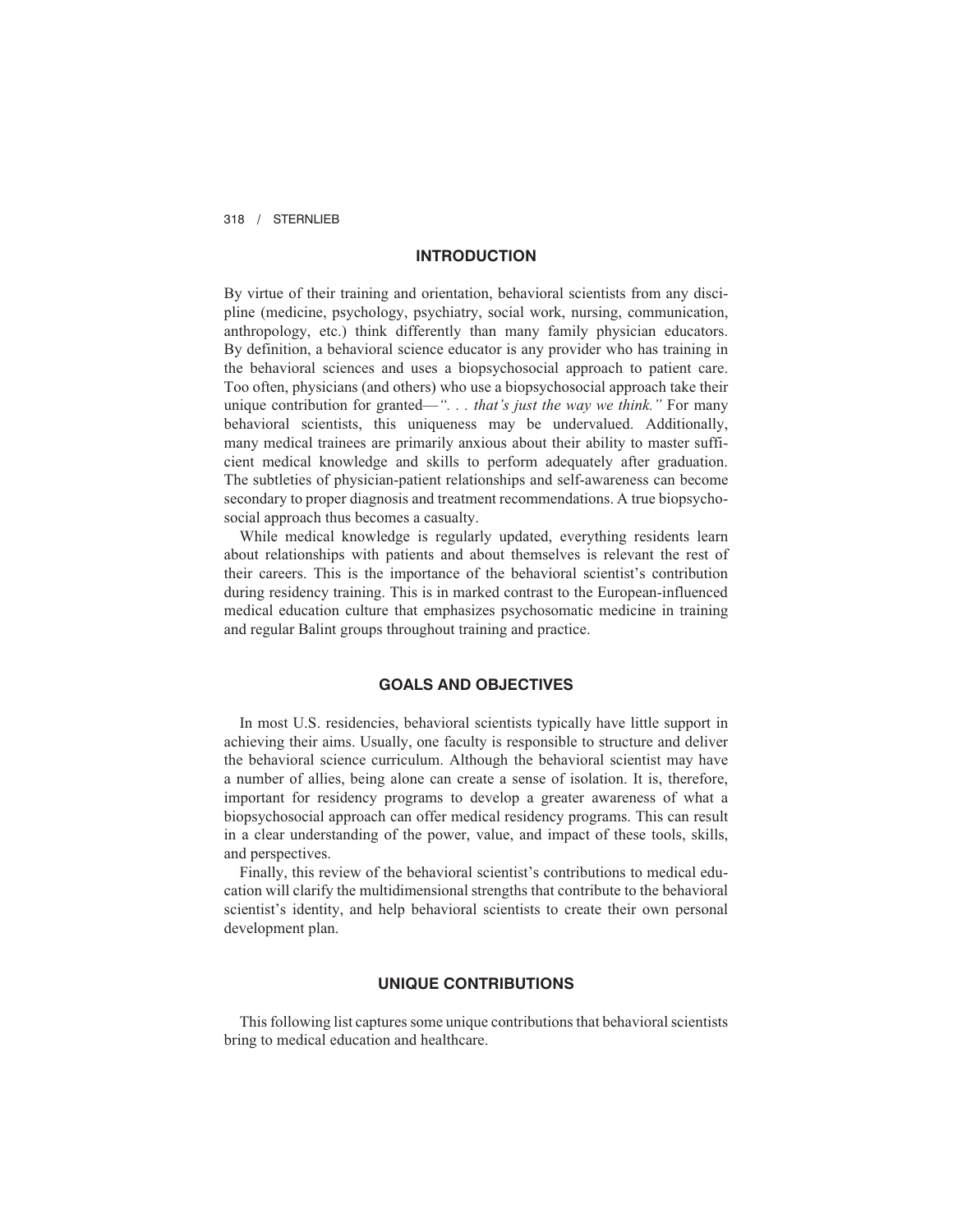# **#1: Emotional Intelligence**

Behavioral scientists are emotion experts. Many physicians do not go "there." "Opening the door" on a patient's emotional life can be overwhelming and anxiety-provoking to a physician, in addition to being time consuming. Many physicians have not been trained or do not feel sufficiently confident to use listening and time management tools to respectfully respond in the limited amount of time they have in patient encounters. In contrast, behavioral scientists specialize in dealing with emotions.

A patient's emotional reactivity to physical symptoms may totally negate the value of logic in understanding their medical condition, diagnosis, and prognosis. The patient's emotions—and possibly the physician's emotional reaction to the patient—will render useless all logical discussion [1]. The success of the physician-patient encounter will depend on the physician's comfort and capability to address the patient's emotional reactions. Goleman [2] led an entire industry in understanding emotional intelligence. Of particular importance is the identification of the components of emotional intelligence. Dividing this larger concept into its components of self-awareness, self-management, social skills, empathy, and motivation helps to clarify the complexity of the larger frame and focuses teaching and learning into manageable constructs.

Essentially, emotional arithmetic can describe the benefits of sharing emotional experiences. The impact of sharing positive emotional experiences with others who care is usually multiplied after this sharing—the joy is increased. Conversely, the impact of sharing negative emotional experiences divides the burden—more shoulders help to carry the emotion. Verbally sharing any and all emotional experiences is cathartic and supportive. Finally, one's emotional vulnerability is the doorway to our humanity and the glue of relationships. When patients are emotionally struggling with health concerns and are willing to share those concerns to an attentive listener, they are generally the most genuine, authentic, and approachable. Behavioral scientists help physicians incorporate emotional intelligence into their practice.

#### **#2: Listening**

Behavioral scientists are listening specialists. Research has demonstrated that the typical patient experience includes an interruption from the physician within 16 seconds [3]. The pressure to diagnose and treat medical conditions in a brief amount of time contributes to the false impression of insufficient time. Further, physicians' needs for a concrete result and a tangible product as evidence of his/her work devalues full listening to the patient's story which can validate their experience of their symptoms. Listening is a treatment modality that may not be recognized by some physicians as procedure of choice or as a reimbursable intervention.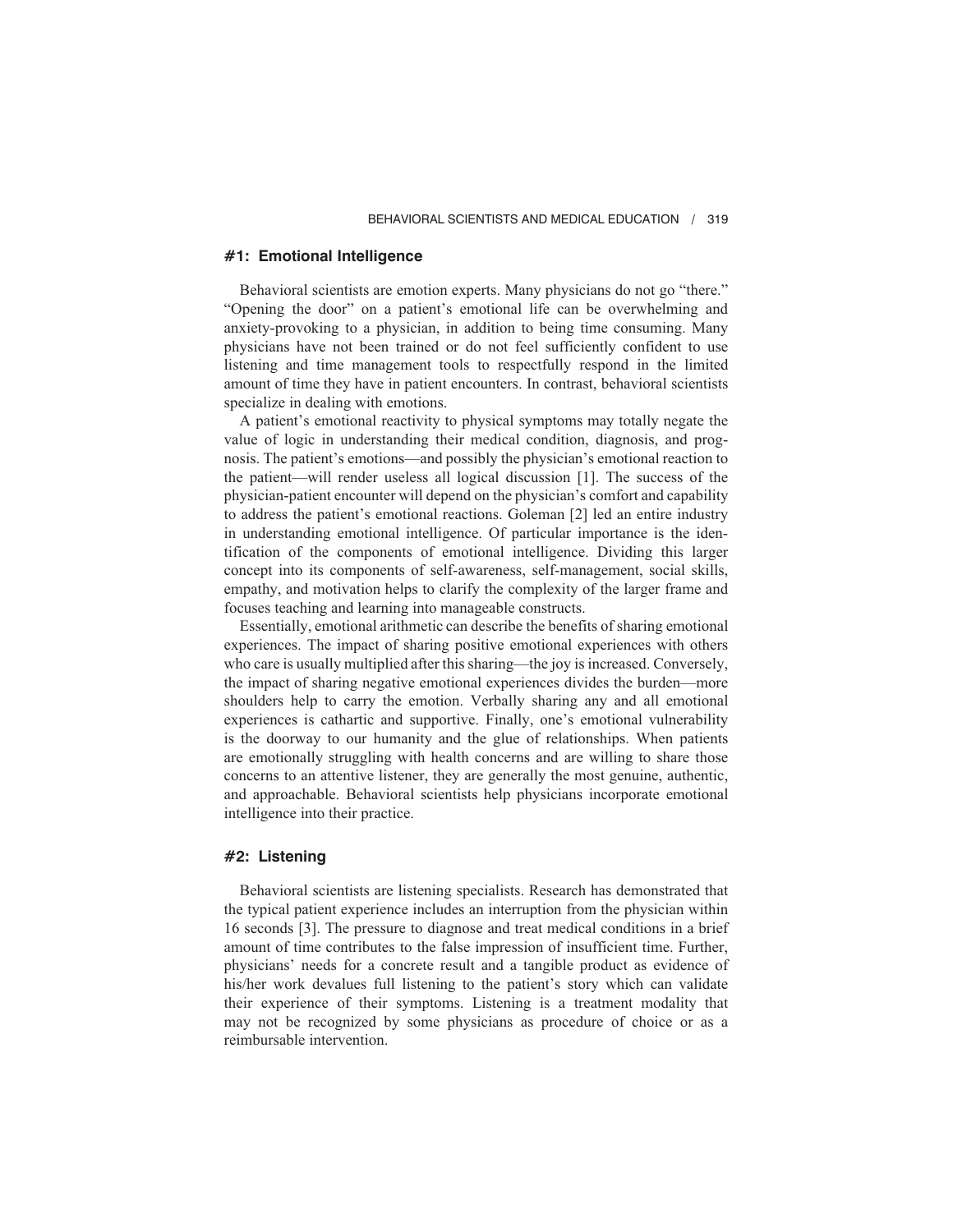The counseling profession is anchored by high quality listening; 93,000 psychologists make their living based on their listening skills [4]. The most technologically primitive tribes had shamanic healers who were deep listeners [5]. These skills are no less important for physicians.

All of the benefits of listening to patients can be experienced by residents or attending physicians when they have an opportunity to share their experiences with each other in either the informal or formal settings of support groups or Balint group processes facilitated by trained leaders. It may be sufficient to simply reflect colleagues' emotional reactions to demonstrate the value of listening. A wider use of this "procedure" can impact the culture of an entire department or program. Examples include any of a variety of group reflective practices that are led by a behavioral scientist.

#### **#3: Language and Thought**

Language is a communication tool, and the degree of successful communication depends on one's ability to use it. Language allows us to talk about past, current, or future events and to discuss people or places that are not physically present. Without language, we would be limited to communication only about the present moment.

Language also communicates subtle messages about culture which are not always translated accurately. When Spanish-speaking patients know they will be seeing their Spanish-speaking doctor, their demeanor is palpably different [6]. Fadiman's report [7] about the tragic events surrounding the efforts of a Hmong family to get healthcare for their child documents the severe limitations of translation. In our increasingly complex and multicultural societies, cultural anthropology's focus on the relationship between language, thought, and communication teaches us essential tools for culturally responsible medical care [8]. Understanding cultural needs is far greater than translating words into another language.

Language influences not only how we think, but how we relate, what we focus on, and how we manage miscommunication and misunderstandings. Facility with language helps us work with emotions (emotional vocabulary), engage each patient as a whole person rather than as their disease or impairment [9], manage expectations (make the implicit physician-patient contract explicit), help expand a patient's perspective (reframes, metaphors), and helps distinguish intent from impact [10].

Behavioral scientists' specific training in language and linguistics has wide application in primary care. It includes teaching patients an emotional vocabulary to help them understand their experiences, reframing fear to transform it into hope, and inquiring about and accommodating different cultural traditions among patients with different backgrounds. Some of the simplest linguistic interventions include providing a name for an emotion expressed by a patient, supplementing their emotional vocabulary, or reframing a crisis such as a new diagnosis of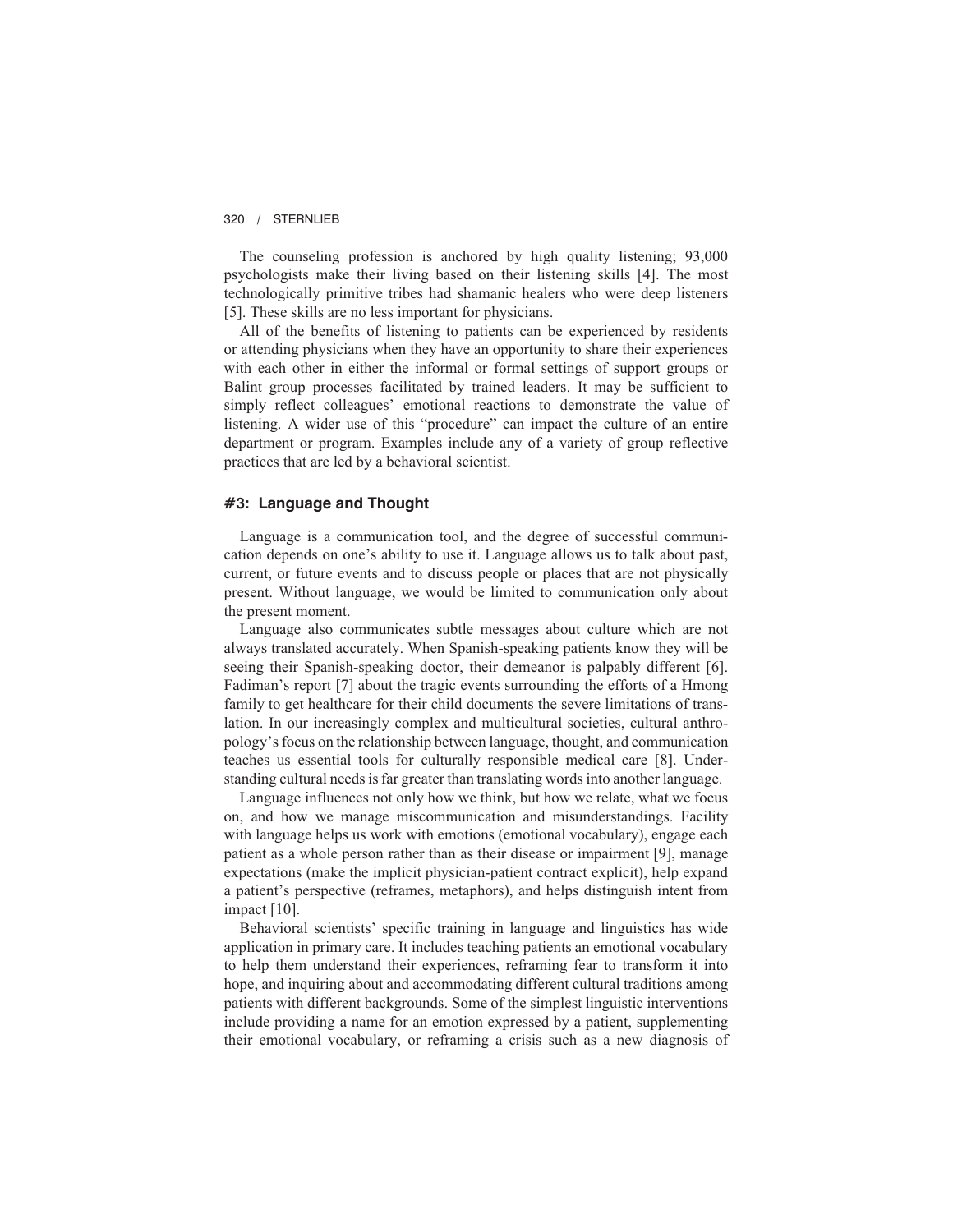diabetes to an opportunity to make important lifestyle changes. In addition, behavioral scientists extend their language skills to physician colleagues and trainees by teaching and modeling ways to verbally communicate shared meaning, empathy, and compassion.

#### **#4: Boundaries**

Boundary issues are ever-present in clinical encounters. "Hey Doc, OK if I call you John?" "Doc, can I have your cell number in case I need to talk to you?" "My husband needs a refill on his Percocet and his doc is out of town. Will you just send in a script to our pharmacy?" "Whoa, I didn't expect such a young and pretty doc. Are you married?" How do physicians learn to respond to these requests? How do physicians feel about these requests? What is the impact of these and other requests on the doctor-patient relationship?

Boundaries are the guidelines that help everyone contain the components of relationships. They include the implicit (or explicit) nature of the guidelines we negotiate in all relationships. Boundaries can address questions about a physician's and patient's obligations and privileges. The topics that can be included are each person's responsibilities, timeliness, fees and payment, formality or informality, access to appointments, consultations, and prescription refills. When boundaries are explicitly named and agreed upon, they serve to reduce the uncertainty or anxiety in new and developing professional relationships. Boundaries help to create realistic expectations, and the discussion about boundaries can enable more informed decisions. When physicians do not discuss boundaries, they are in relationships based on others' expectations rather than on principles physicians would prefer to establish. The discussion of boundaries may not occur because it takes time or because of a lack of skill. When boundaries become a problem, the consequences of dysfunctional, improper, or convoluted relationships and compromised healthcare can be high.

The behavioral scientist's attention to boundary issues helps to balance the resident's focus between the medicine and the relationship. S/he is often the person who points out the potential dual relationships that occur when a residency's staff, faculty members, and their families are patients of that program. Too often, there is no discussion about the dual roles or potential risks of possible negative outcomes. While there may be a sense of security about the availability of medical care, there tends to be little discussion about the loss of privacy or the personal boundaries that get crossed of necessity while providing good care. Due to extensive professional training in boundary issues, behavioral scientists are ideally equipped to facilitate this discussion and help to clarify these issues.

#### **#5: Process**

All human transactions operate on multiple levels simultaneously. One common frame to describe these levels is content vs. process. An example is the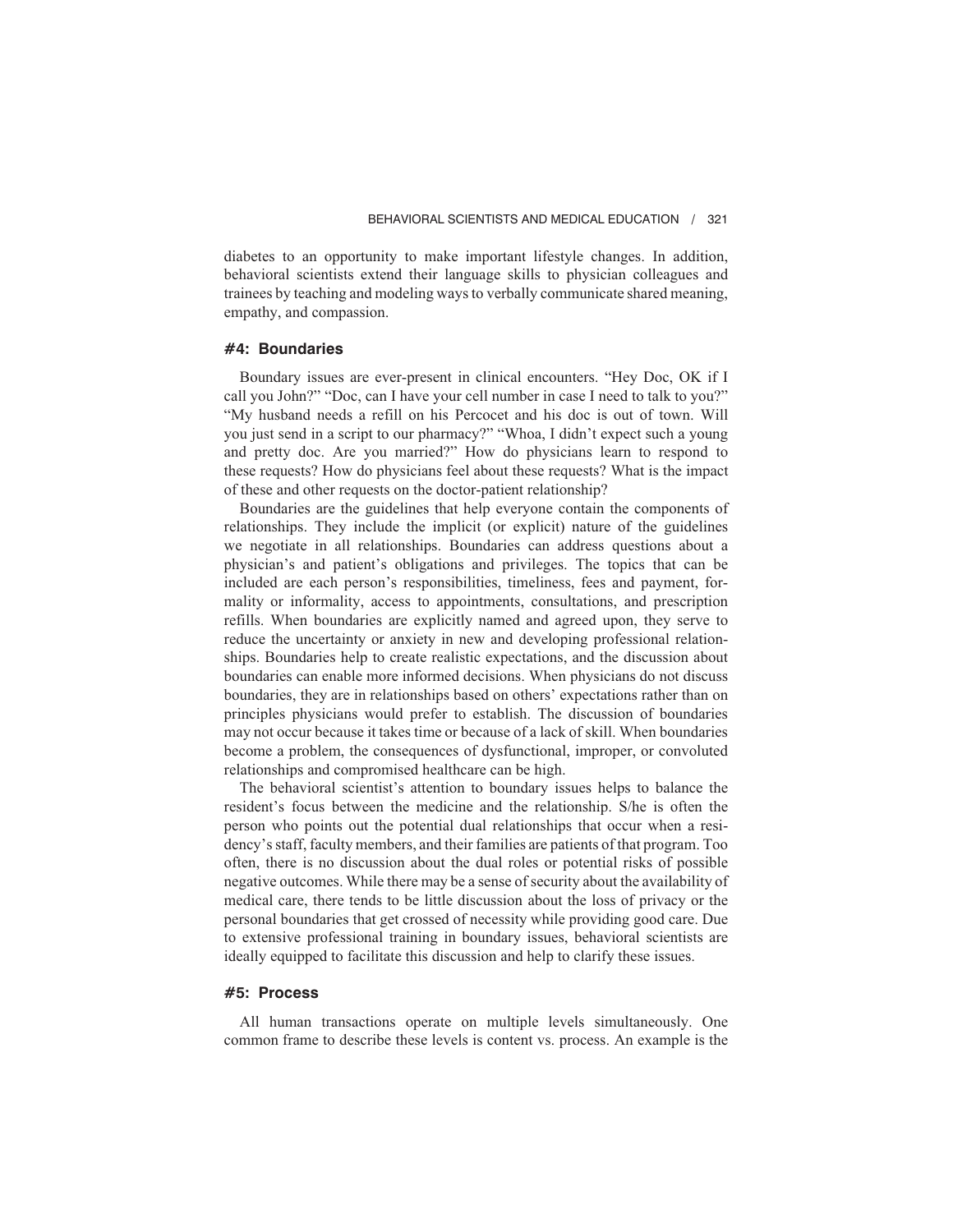difference between what I say or do and how I say or do it. The simplest interactions occur at a literal or content level—people say what they mean. Sometimes, there are hidden meanings or agendas, or multiple messages that may be known or unknown. Familiarity and comfort with process can be essential to solving the puzzle or unlocking the mystery embedded in communication that has this added dimension.

An example of a process issue is when a patient makes an appointment to assess her back pain; however, when asked about how she takes care of this pain, the patient says "I have tried everything, and nothing works." If we understand what she has said as an expression of frustration and exasperation, we can explore other possibilities. Another patient describes a history of horrible physical and emotional abuse. However, her flat affect is in marked contrast to the story she presents. The content does not fit with the underlying emotionless presentation. In a third example, a patient declines every suggestion a physician makes to remedy a symptom; a shift in focus can lead to discussing a person's difficulty accepting suggestions rather than the quality of the suggested solutions.

#### **#6: Systems Thinking**

In the simplest terms, the whole is more than the sum of its parts. Systems can refer to biological systems, ecological systems, family systems, and even hospital, department, or residency systems. There are key characteristics to consider in every system. Every time there is an addition to or a subtraction from the group, it becomes a new system, and when one person in a system changes their behavior, it impacts the entire system. Being aware of the group's dynamics is part of observing group process.

All groups experience predictable stages in their formation as a group. These stages have been described as forming, storming, norming, and performing [11]. Initially, groups begin with introductions, air differences of opinion or compete for roles within the group, then try to set standards for how this group will function, and eventually settle in to work together. This process is smoother with a facilitator who is attentive to these stages and can assist the group in working out their struggles to get to achieve a functional team environment. Without the attentiveness of a knowledgeable facilitator, team work and medical care can be compromised. These dynamics occur in patient's families and in the residency teams, and a behavioral scientist's skills reduce tensions among groups of people and support communication around medical care.

#### **#7: Behavioral Scientist's Toolkit**

There are a number of discrete structured tools that behavioral scientists have at their disposal to use in teaching medical practitioners about delivery of their services. Examples include BATHE [12], Johari Window [13], Myers Briggs [14], MBSR [15], Motivational Interviewing [16], Stages of Change [17], Crucial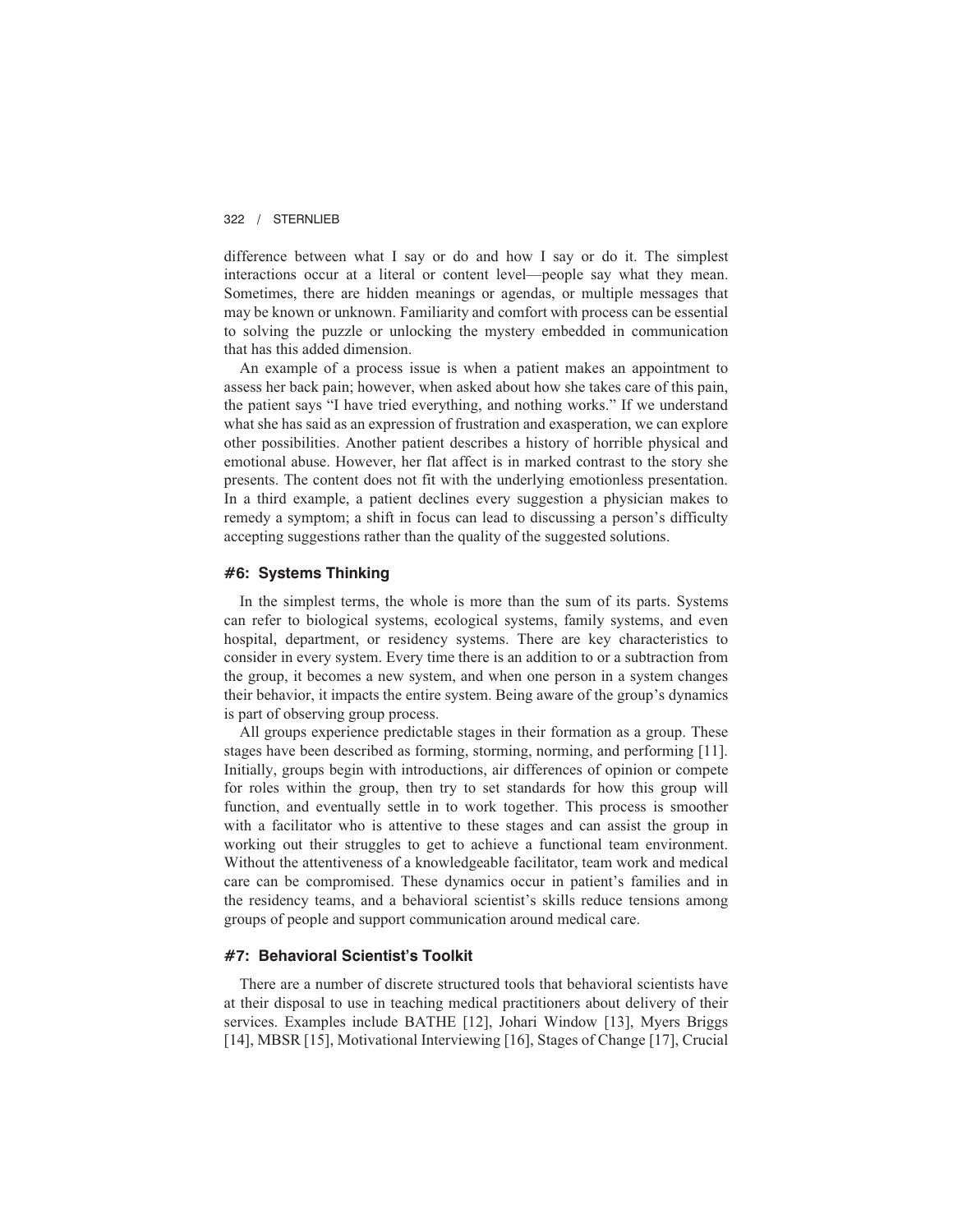Conversations [18], Balint groups [19], Journaling—55 Word Stories—Narrative Medicine [20], support groups, and Appreciative Inquiry [21]. Each one has a specific purpose with suggested structure and an intended outcome. Some tools are useful to increase self-awareness (Johari Window, Myers Briggs), while others have as their primary focus assisting patients to understand their readiness to make changes in their lifestyle that impact their health (Stages of Change, Motivational Interviewing).

Some tools are designed to help all physicians become more aware of their own thoughts and feelings about patient care and increase their awareness of how these internal experiences may impact patient care. Examples include Balint groups [19], semi-structured support groups, MegaClinic [22] which helps residents monitor their personal emotional response to a session full of challenging patients, or a Continuity Case Conference [23] which helps to track the changing nature of doctor-patient relationships and the impact that has on patient care.

#### **#8: The Courage to Teach**

In *The Courage to Teach*, Parker Palmer [24] says that ". . . teaching always occurs at the dangerous intersection of our personal and public lives." Behavioral scientists have an understanding of the subtleties of teaching and the parallels to physician-patient relationships. Palmer is remarkable in his exploration of a teacher's relationship with his/her subject matter, with learners, and with our challenges connecting the two. Some learners are eager and others are resistant, just as some patients are eager and others are resistant. Because teachers may be highly invested in their subject matter (e.g., the biopsychosocial model), and not all learners may appreciate the importance or significance of the subject, teachers may feel personally and professionally challenged. In addition, many educators understand the false dichotomies of the objective and the subjective; nothing is totally objective or totally subjective. However, there are risks of retreating to the extremes. In using very personal examples, educators risk feeling a sense of vulnerability that comes with learners' indifference; if educators use totally impersonal examples, they disconnect from the patient experience and lose the inherent meaning of this work.

The many subtleties about the reciprocal relationships between knower and known, between what is taught and how it is taught, and between teacher and learner create opportunities for personal and professional growth. The power and value of group discussion to enhance education further emphasizes the wisdom of creating a cooperative community of learners. The educator's work is with the group, helping them to center their learning around specific patients in order to create a focus from which to generalize. Teaching that is focused on specific patient cases helps keep residents connected to their goals of becoming healers and observing the impact of a biopsychosocial approach.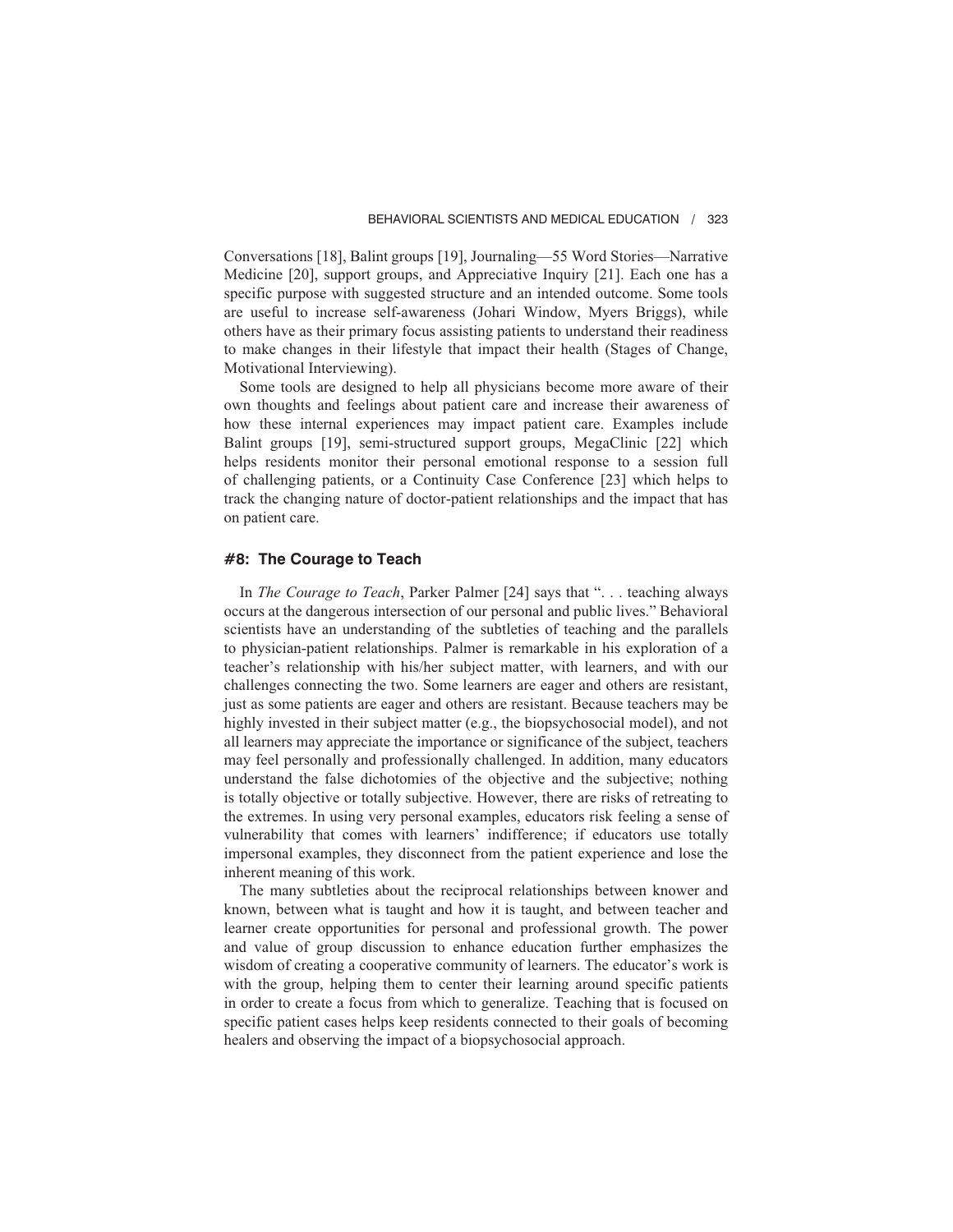# **#9: Thinking Outside the Box**

The combination of creativity and creative arts add a dimension to medical education that engages residents through methods that are both surprising and revealing. The use of art, drama, dance, music, or poetry opens residents up to experiencing and/or expressing the full human experience of illness or injury. Staying in the "box" yields a more didactic or literal approach to teaching. The result is a more literal set of answers that help physicians identify ailments or syndromes they have seen before and allows them to prescribe a direct treatment. "Outside the box" is more figurative, and the result is the ability to understand each patient's own illness experience through their own personal and cultural lens. This will create the opportunity for more personal and meaningful conversations with patients. Physicians, in turn, will have more customized remedies for illness experiences and will deliver the remedy in a manner that will be uniquely tied to their patient's own understanding of their illness.

Behavioral scientists have a well-documented history of using creative arts in medical education. Examples include inviting patients to share the poetry they write, or learning labs to examine and explore the meaning of the wide range of fine art that depicts scenes of illness, or even using play dough to depict pain and then explain to their cohort group their representations of what pain means to them. There is a wide range and varied styles of physician writing [25-27] about training experiences, about less than ideal patient outcomes, and about the heartor gut-wrenching experiences that are integral to being a physician. These may actually be situations where words do fail us, and relying on "out of the box," non-linear or non-traditional teaching methods are needed.

# **#10: The Therapist (or Listener) in the Program is the Program's Therapist (or Listener)**

Because of their expertise in human behavior and well-developed listening skills, it is quite common for behavioral scientists in training programs to be approached by faculty, staff, and residents with personal problems. They may include problems they are having with other faculty or staff members, child rearing problems, problems resulting from a divorce, personal problems of anxiety or depression, or even substance overuse. It is crucial that the behavioral scientist be clear about their own boundaries as a helping professional for his/her colleagues.

The challenge of entering into the dual role of being a "therapist" and an evaluator or a therapist and a colleague is best managed by avoiding these dual roles. It is important to have a list of resources, including community therapists we trust, to refer members of one's program when desired. It can be very flattering to be asked by a colleague or trainee to be a therapist for anyone in our program. However, the change in roles will create complications that may compromise the behavioral science educator's core role as a faculty member.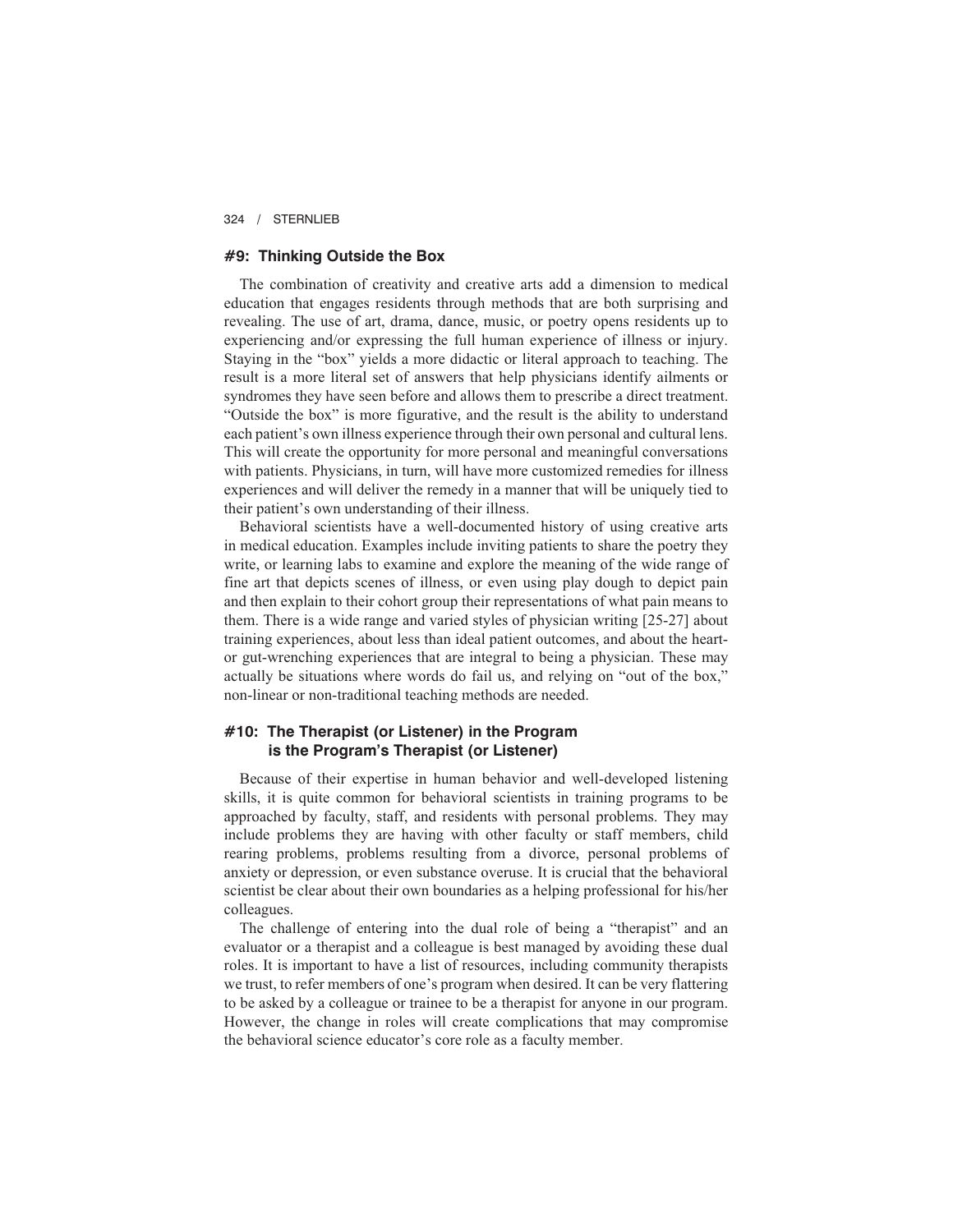A middle ground taken by some behavioral scientists is to become a psychoeducator. This approach includes providing stress management classes, teaching mindfulness meditation, or conducting a support group. In more intense situations, behavioral scientists have lead debriefing sessions after a traumatic event in the community, hospital, or office setting.

### **SUMMARY**

Behavioral scientists of all professional backgrounds provide a unique contribution to the advancement of a biopsychosocial approach in U.S. medical education. It is crucial for behavioral scientists to recognize and highlight their competencies and perspective in order to support the advancement of a biopsychosocial method. It is also essential that behavioral scientists intentionally work to advance their competencies. While many of these competencies may appear to be inherent characteristics, professional development is a process of continuous self-assessment and refinement of knowledge and abilities across the professional lifespan.

# **REFERENCES**

- 1. Kahneman D. *Thinking fast and slow*. New York, NY: Farrer, Strauss, & Giroux, 2011.
- 2. Goleman D. *Emotional intelligence.* New York, NY: Bantam Books, 1995.
- 3. Rhoades DR, McFarland KF, Finch WH, Johnson AO. Speaking and interruptions during primary care office visits. *Family Medicine* 2001;33(7):528-532.
- 4. Retrieved December 10, 2013 from http://www.apa.org/support/about/psych/ numbers-us.aspx#answer
- 5. Dobkin del Rios M. What we can learn from Shamanic healing: Brief psychotherapy with Latino immigrant clients. *American Journal of Public Health* 2002;92(10): 1576-1581.
- 6. Fernandez A, Shillinger D, Grumback K, Rosenthal A, Stewart A, Wang F, Perez-Stable E. Physician language ability and cultural competence: An exploratory study of communication with Spanish-speaking patients. *Journal of General Internal Medicine* 2004;19(2):167-174.
- 7. Fadiman A. *The spirit catches you and you fall down.* New York, NY: Farrar, Strauss & Giroux, 1997.
- 8. Ring J, Nyquist J, Mitchell J. *Curriculum for culturally responsible healthcare: The step-by-step guide for cultural competence training*. Oxford, UK: Radcliffe, 2008.
- 9. Folkins J. The language used to describe individuals with disabilities, 1992. Retrieved December 14, 2013 from http://www.asha.org/publications/journals/submission/ person\_first/
- 10. Rosenberg M. *Nonviolent communication: A language of life.* Encinitas, CA: Puddledancer Press, 2003.
- 11. Tuckman B. Developmental sequence in small groups. *Psychological Bulletin* 1965; 63(6):384-399.
- 12. Stuart M, Lieberman J. *The fifteen minute hour.* Westport, CT: Praeger, 1993.